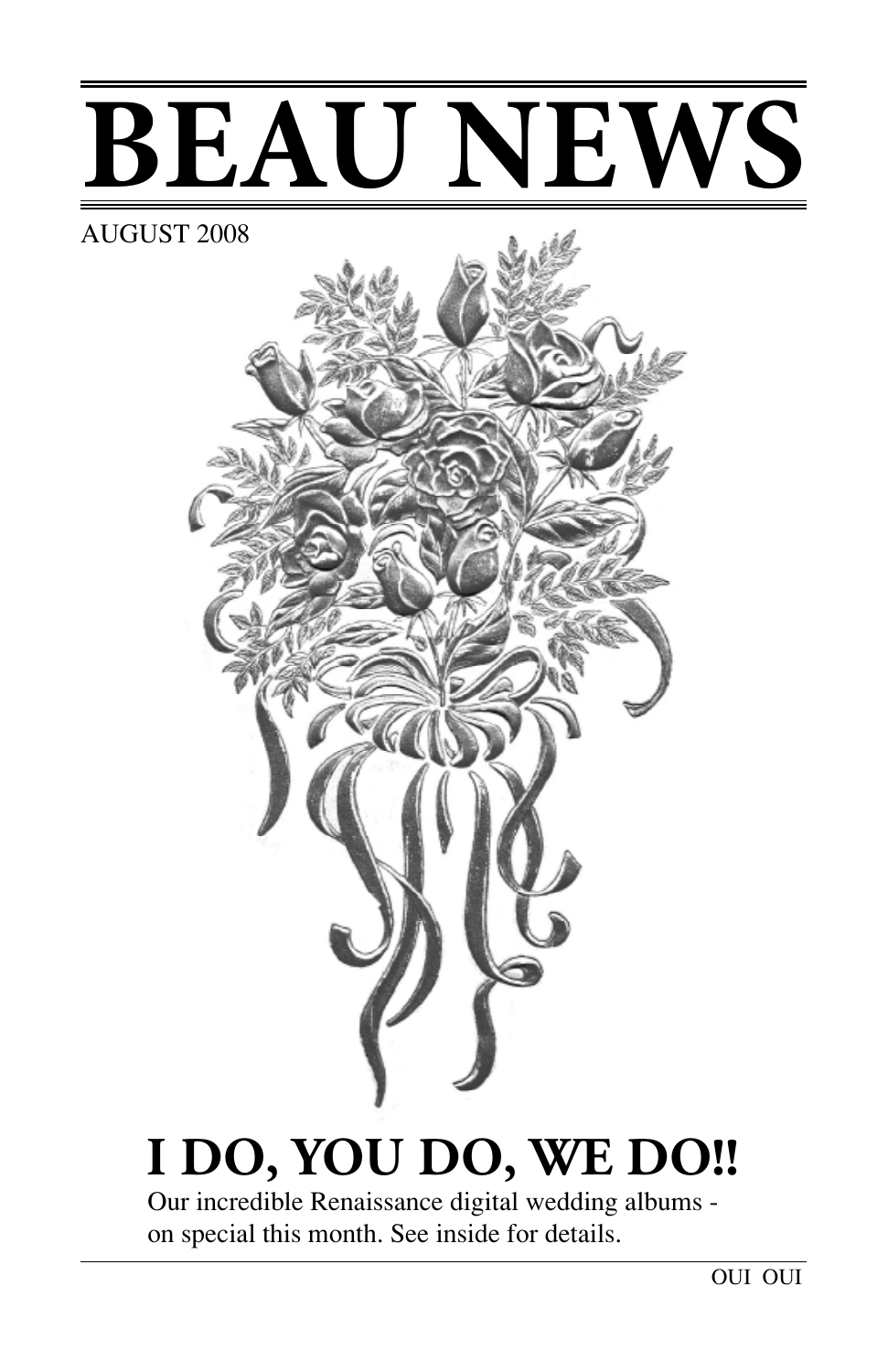## **PRO SALES**

**Big Sale on Used and Consignment Cameras and Accessories Bronica, Cambo, Canon, Contax, Hasselblad, Leica, Mamiya, Nikon, Pentax, Sinar, Broncolor, Dynalite, Metz, Hensel, Speedotron, Epson** 

For 3 weeks only, all used and consignment cameras, lenses, lighting, stands and accessories are **10% off**. This is a great opportunity to purchase that item you have been thinking about for a long time but have been waiting for the right time to buy. Don't let this opportunity pass you by. Sale Starts July 28th and continues till the 15th of August

**Sale on Lexar extended for the month of August!**

| CF cards | Reg. | Sale |
|----------|------|------|

| VI LAIUS              | IVC <sub>K</sub> . | Jdic.    |
|-----------------------|--------------------|----------|
| Lexar CF Pro 133X 2GB | \$50.95            | \$45.49  |
| Lexar CF Pro 133X 4GB | \$75.95            | \$68.49  |
| Lexar CF Pro 133X 8GB | \$125.95           | \$119.49 |
| Lexar CF Pro 300X 2GB | \$70.95            | \$66.49  |
| Lexar CF Pro 300X 4GB | \$120.95           | \$115.49 |
| Lexar CF Pro 300X 8GB | \$223.95           | \$215.49 |
| SD cards              |                    |          |
| Lexar SD Pro 133X 2GB | \$40.95            | \$36.49  |
| Lexar SD Pro 133X 4GB | \$59.95            | \$55.49  |
|                       |                    |          |

#### **All Muslin and Canvas Backgrounds are on special this month**

Come in during the month of August and receive clearance pricing on all **Off the Wall** and **Studio Dynamics** muslin and canvas backdrops. These are new backdrops. We are just making space for more **Lightrein** backdrops. If you don't find the colour you like then chose a Lightrein backdrop and take 10% off the already low prices.

| Studio Dynamics 10 x 20 Muslin Reg. \$450.95 |                              |  | Sale \$225.49 |
|----------------------------------------------|------------------------------|--|---------------|
| Off the Wall                                 | 10 x 24 Muslin Reg. \$249.95 |  | Sale \$185.49 |
| Lightrein                                    | 6.5 x 10 Muslin Reg. \$83.95 |  | Sale \$75.55  |
| Lightrein                                    | 10 x 24 Muslin Reg. \$227.95 |  | Sale \$205.15 |

#### **New Photoflex Stand & Light bag**



**A great bag at a great price.** The Transpac Single Case has rigid walls to protect your gear, inline-style wheels for easy transport, hard-plastic corner protectors to resist impact damage, a "stuff compartment" on top flap to store odds and ends and hard plastic feet for upright storage. This Transpac bag has an adjustable divider system for separating more fragile gear or it can be removed all together to transport a whole cash of stands. All for only \$201.95 Come in and check it out. *Here are the specs.:*

| <b>External Dimensions</b>             | 36 x 12 x 10" (91.4 x 30.5 x 25.4cm)                   |
|----------------------------------------|--------------------------------------------------------|
| <b>External Dimensions (with feet)</b> | $42 \times 12 \times 10^{6}$ (106.7 x 30.5 x 25.4cm)   |
| Internal Dimensions                    | $34 \times 10.5 \times 10.5$ " (86.4 x 26.7 x 26.7 cm) |
| Weight                                 | 14.4 lbs $(6.5 \text{ kg})$                            |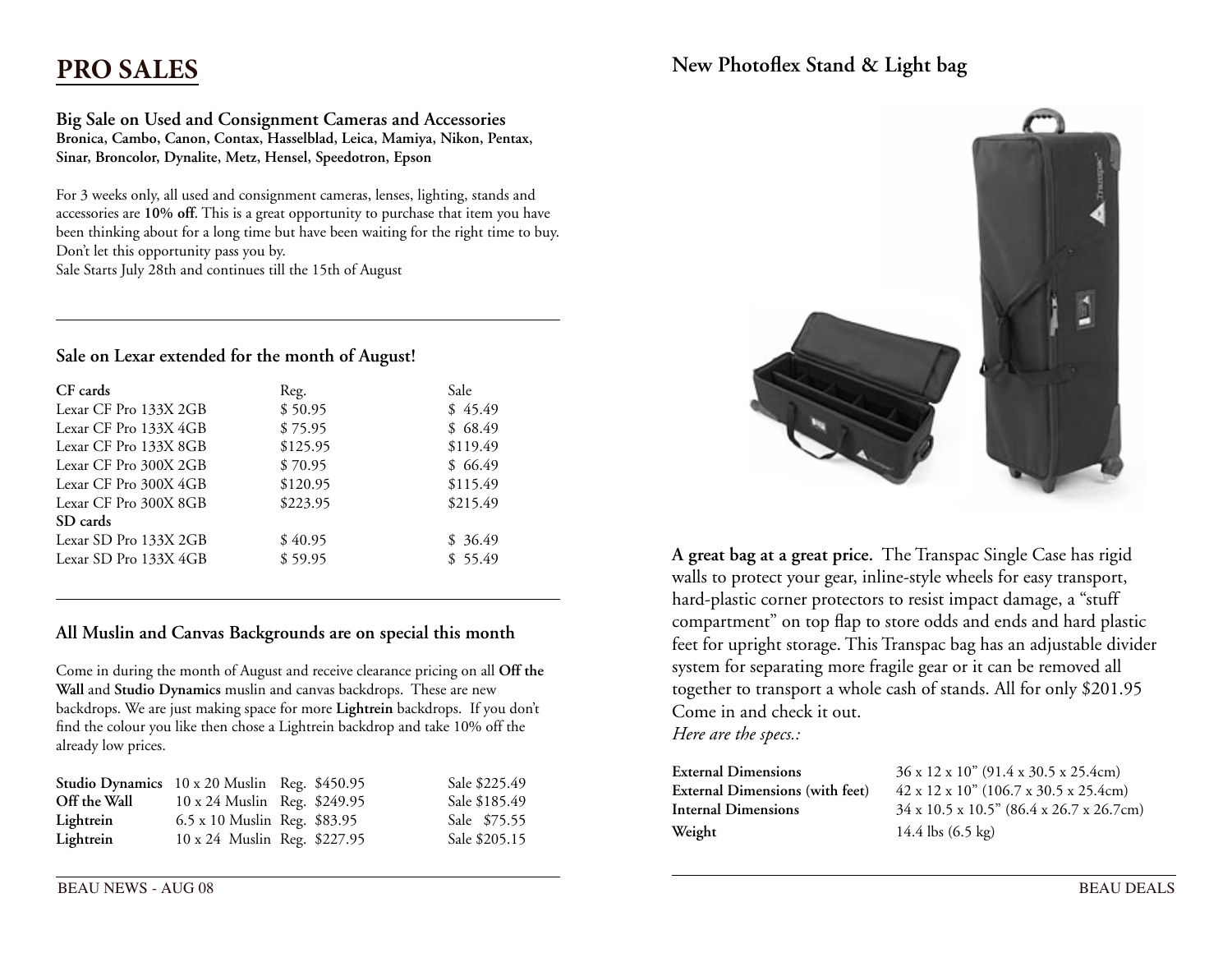# **LIGHTING**

## **New lower prices for Hensel**

**As of August we will be lowering the prices for Hensel**. We are doing this in order to introduce many new photographers who may not know about this great line of high quality photographic equipment. Hensel has been producing photographic lights in Germany since 1963 and they have expanding and improving there lights ever since. Beau Photo was the first to bring Hensel lights into Canada in the 80's and we have been enjoying the symbiotic relationship ever since.

For a full line of products now at lower prices check out http://www.hensel-studiotechnik.de/english/index.html

#### **As a re-introduction we have the Integra Pro Plus Kit on Sale!**

The Kit includes: 2x 500 watt flash heads with built in receivers, 1x transmitter (for wireless trigger of Flash heads ) 2x stands, 1x 7" reflector, 1x softbox, 1x speedring and a travel case.

Regular price \$2547.95 Sale price \$1999.95

#### **Profoto Great Deals in August**

A great month to buy Profoto if you are looking to save money!

#### *Free lamp head when you buy a Pro-7b*

If you buy a Pro-7b, we will give you a Pro-B lamp head for free. The Pro-7b is a state-of-the-art battery generator. It has a full 7 stop range up to 1200ws and flash durations of 1/1400-1/3000s.

#### *Free lamp head when you buy any AcuteB*

If you buy any AcuteB 600, we will give you an AcuteB lamp head for free. The AcuteB 600 is Profoto's new and revolutionary battery generator, weighing a mere 11lbs but still delivering a 7 f-stop range up to 600ws. It's also available with a built-in Pocket Wizard receivers.



*New!* **Nikon D700 Full-Frame Digital SLR and SB-900 Speedlight Flash**





Just in (and in stock too – whoohoo!) is the new **D700**. What is a D700 you ask? Imagine a D300 that has had the image sensor and associated image processing hardware from a D3 transplanted into it and then has had a few months of steroid treatments. It is basically a D300 that is a little bigger, a little more muscular, a few more bulges with, of course, a much bigger viewfinder hump. It is, like the D3, a full-frame camera or, in Nikon-speak, an FX format camera.

In a nutshell, it has the same mind-boggling high-ISO / low-light capabilities as the D3 but in a smaller, lighter and less expensive body – it sells for about \$3250. What do you actually lose over a D3 or, in other words, why would anyone pay almost two grand more for a D3? Here is the short list:

**150,000 actuation shutter durability (D3 is 300,000) 95% viewfinder accuracy (D3 is 100%) 5 fps or up to 8 fps with battery grip (D3 is up to 11 fps) Pop-up flash (D3 does not, so maybe a little more durable or waterproof)**

That's about it by my tally, although I may have missed something. However, I'm sure you get the idea – it is a tremendous camera for the money! Canon is going to have come up with a pretty amazing 5D Mark II to compete with this Nikon, the first Nikon that is actually squarely in the 5D's category.

The one thing to keep in mind, before you blindly rush out and give us money to take away a sparkling new D700 for yourself, is how dependent you are on DX format lenses? If you have a raft of DX lenses, remember that while they can be used, you will get a crop that is substantially less than 12 megapixels! Also, if you have older Nikon lenses, some of them might perform disappointingly on a full frame digital SLR, where the sensor is out right near the edges of the image circle. If you have questions about lens quality or compatibility, please feel free to call me and we can discuss it...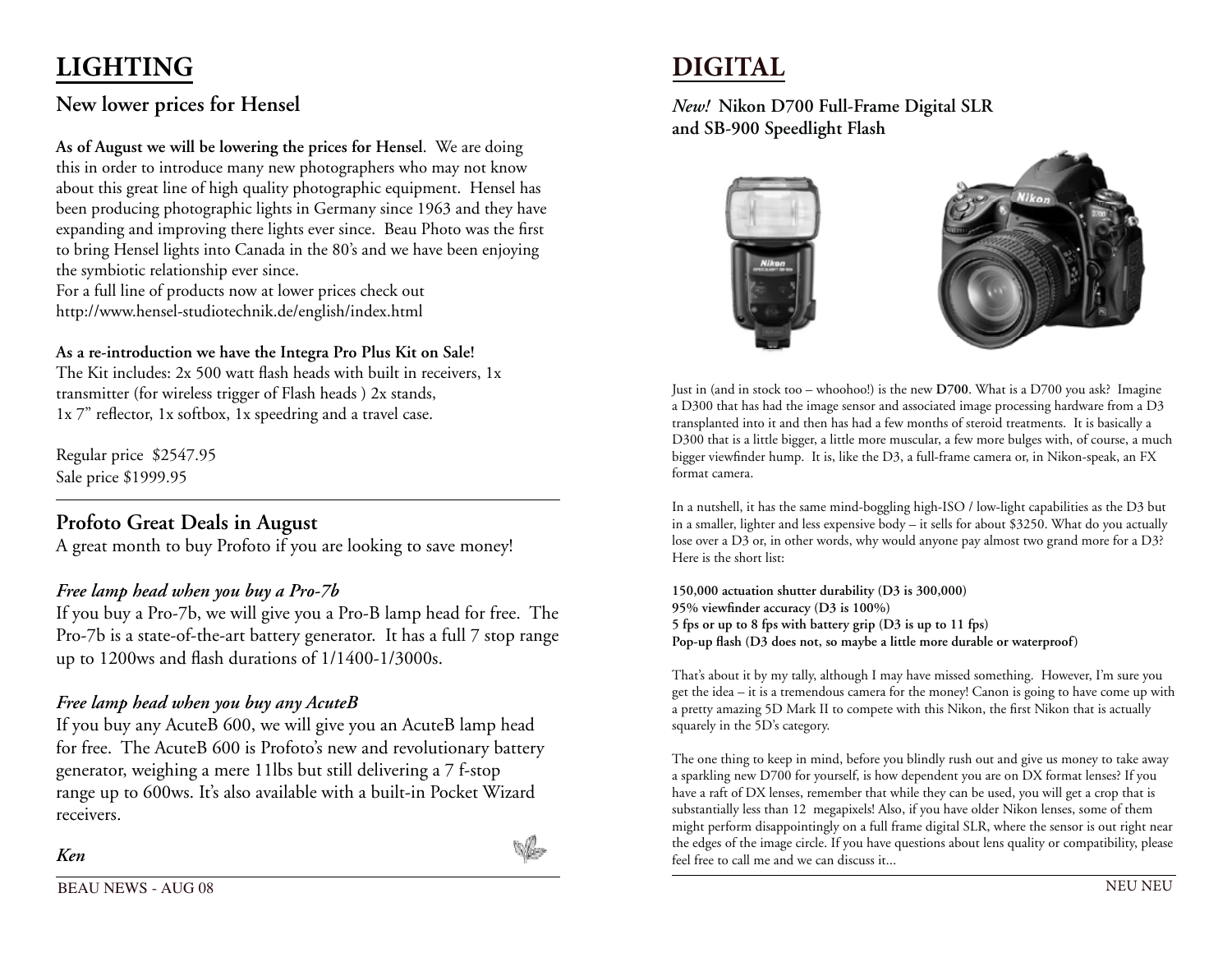Next up is the new **SB-900** flash unit. At \$519, it is some \$140 more than the SB-800, so what does the extra \$140 get you? Well first, it is a bigger and heavier flash but its ultimate output power is about the same. What it does have is a far greater zoom range on its head, covering a full 14-200mm range on a full-frame camera. It is also DX/FX aware, so the zoom will cover *properly based on what format the camera is.*

The Flash head also has three different "beam-spread" patterns: one mimics the coverage and falloff of the standard SB-800 head. The second gives you very even coverage, corner to corner, for group photos where you might want as even lighting as possible, obviously at the expense of ultimate output power and range. Finally, the third option gives you a more focused, vignetted flash output for those times where you might want to emphasize your subject with less flash spill to the surroundings.

The colour filter gels have also changed – the flash now knows which gel you are using and sends the appropriate white-balance information to newer digital bodies. The recycle time has improved and is now as fast with four batteries as the SB-800 was with its fifth battery module installed. As far as I know, there is no fifth battery option on the SB-900. Lastly, the controls, menu system and display have been substantially reworked offering far more intuitive control over the many flash functions when compared to the SB-800. All in all a very sweet flash!

*Mike*

## **RENTALS**

It's all new, and fresh out of the box... it's the **Nikon D700** body. In fact it's so new I haven't figured out how much it will rent for yet, but it will be less than the **D3**, even though the quality is the same, and I think it will prove to be a very popular camera. I've also added the **SB900** flash, and the recently added **14-24 f2.8** and the **24-70 f2.8** lenses are getting great reviews from everyone who rents them. Also keep in mind our selection of long lenses if you are planning to shoot the Abbotsford air show. We have the **Canon 300 f2.8**, the **100-400 zoom**, and **Nikon 300 f2.8, 400 f2.8**, and the **500 f4**. These are more expensive to rent but if you only need them for a day or two, it is a lot better than trying to purchase one! I hope everyone is having a productive sunny summer!

*Kathy*

## **FILM**

Just a quick note to let everyone know that a Beau Photo toy camera photo show & contest will be held this fall! We will have information on submission dates and guidelines in the coming month, so please stay in touch.



**Big News and Big Savings this month!**

**First off, the big news.** I will be leaving the gang at Beau this month and I'll definitely miss all you cool cats. Not to worry though, Timshel who is taking over the department is more than ready to go. In fact, she's already been doing Soho styler demos.

#### **Now onto the big savings.**

Renaissance Albums is celebrating their 20th anniversary by offering photographers an incredible deal on both their digital and stock albums. Order any Soho, Fine Art or Mercer digital album and receive a free duplicate sample and a free Soho Styler software. Not using digital albums? No problem. Spend \$150 on any Renaissance stock product and receive a free Library Bound, Milano or Cortina album and Soho Styler software. Now that's a deal! To take advantage of this incredible offer, you must ask for it by mentioning "Happy 20th" at the time of ordering. Orders must be placed between August 1st and September 30th. Only one 1 offer per customer/studio.

Call Timshel for more info.



Cheers, *Ola*

## **EVENTS**

#### **BC Cultural Crawl**

Over 70 communities across BC present their unique cultural footprint to residents and visitors from around the world. August 1-30th Various locations, check website for details. www.art-bc.com *Beau Photo kindly sponsors events taking place in Vancouver*

#### **Abbotsford International Airshow**

One of Canada's largest airshows. It features both military and civilian aircraft from Canada and the United States, plus more. August 8-10th For more information visit event website

www.abbotsfordairshow.com